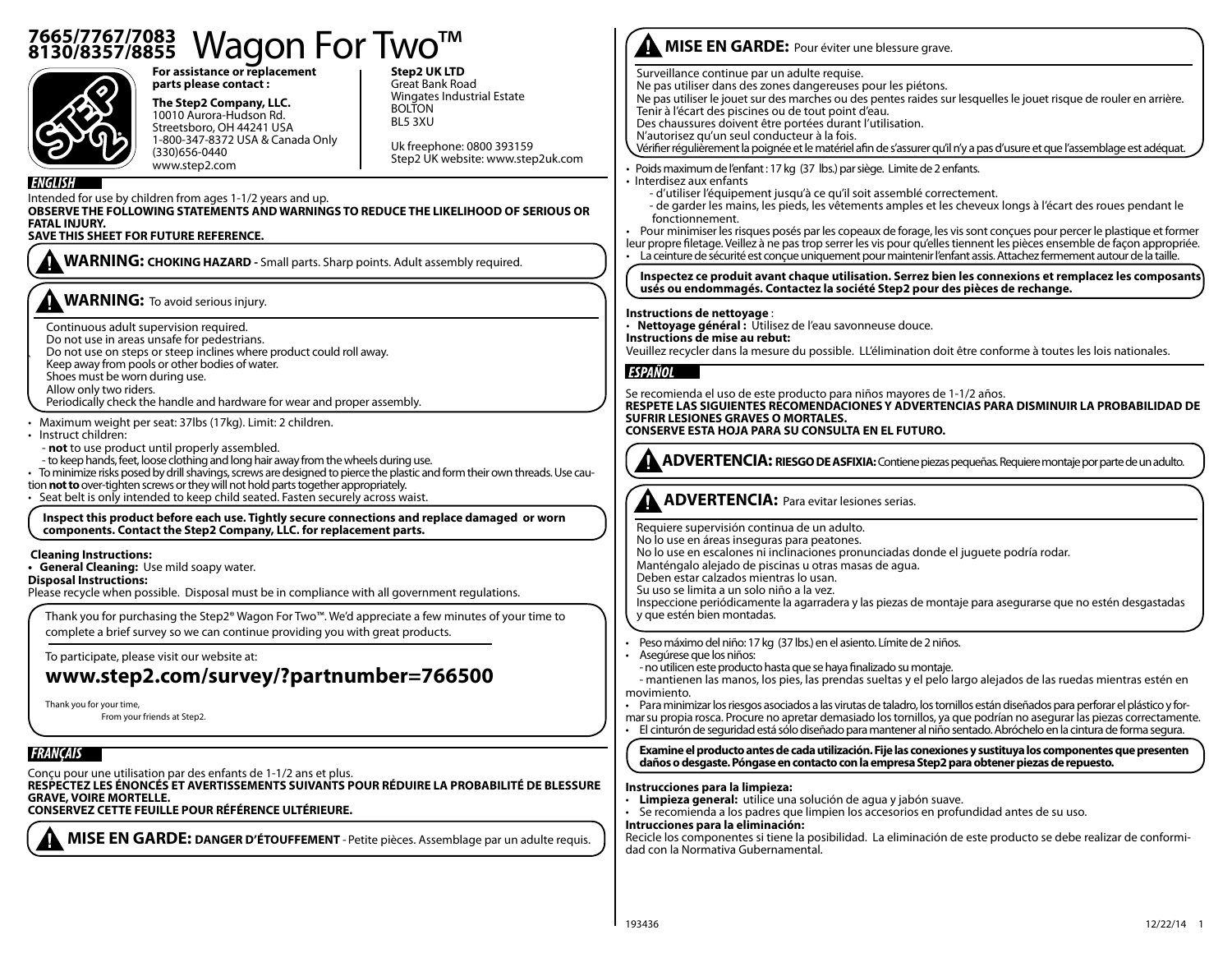| <b>ITALIANO</b>                                                                                                                                                                                                                                                                                                                                                                                                                                                                                                                                                                                                                                                                                                       | <b>PORTUGÊS</b>                                                                                                                                                                                                                                                                                                                                                                                                                                                                                                                                                                                                                                                                                                        |
|-----------------------------------------------------------------------------------------------------------------------------------------------------------------------------------------------------------------------------------------------------------------------------------------------------------------------------------------------------------------------------------------------------------------------------------------------------------------------------------------------------------------------------------------------------------------------------------------------------------------------------------------------------------------------------------------------------------------------|------------------------------------------------------------------------------------------------------------------------------------------------------------------------------------------------------------------------------------------------------------------------------------------------------------------------------------------------------------------------------------------------------------------------------------------------------------------------------------------------------------------------------------------------------------------------------------------------------------------------------------------------------------------------------------------------------------------------|
| Prodotto inteso per l'uso da parte di bambini dai 1-1/2 anni in su.<br>OSSERVARE LE SEGUENTI DICHIARAZIONI E AVVERTENZE PER RIDURRE IL RISCHIO DI INFORTUNI GRAVI<br>O FATALI.<br>CONSERVARE QUESTO FOGLIO PER FUTURO RIFERIMENTO.                                                                                                                                                                                                                                                                                                                                                                                                                                                                                    | Destina-se a ser utilizado por crianças com 1-1/2 ou mais anos de idade<br>RESPEITE AS SEGUINTES ADVERTÊNCIAS E AVISOS PARA REDUZIR A PROBABILIDADE DE UMA LESÃO<br><b>GRAVE OU FATAL.</b><br>GUARDA ESTA FOLHA PARA REFERÊNCIA FUTURA.                                                                                                                                                                                                                                                                                                                                                                                                                                                                                |
| AVVERTENZE: RISCHIO DI SOFFOCAMENTO - Parti di dimensioni ridotte. È necessario il montaggio da parte di adulti.                                                                                                                                                                                                                                                                                                                                                                                                                                                                                                                                                                                                      | AVISO: PERIGO DE SUFOCAMENTO - Peças pequenas. Necessária a montagem por adultos.                                                                                                                                                                                                                                                                                                                                                                                                                                                                                                                                                                                                                                      |
| <b>AVVERTENZE:</b> Precauzioni per la prevenzione di infortuni gravi.                                                                                                                                                                                                                                                                                                                                                                                                                                                                                                                                                                                                                                                 | <b>AVISO:</b> Para evitar ferimentos graves.                                                                                                                                                                                                                                                                                                                                                                                                                                                                                                                                                                                                                                                                           |
| È richiesta la presenza costante di un adulto.<br>Non utilizzare in aree non sicure per i pedoni.<br>Non utilizzare su scalinate o superfici inclinate ripide su cui il giocattolo potrebbe scivolare.<br>Tenere a distanza da piscine o altri corpi d'acqua.<br>Indossare scarpe durante l'uso.<br>Consentire di salire sul giocattolo a un solo bambino.<br>Controllare periodicamente l'usura e il montaggio della maniglia e dello sgabello.                                                                                                                                                                                                                                                                      | É obrigatória a supervisão contínua por um adulto.<br>Não utilizar em áreas não seguras para peões.<br>Não utilizar em degraus nem inclinações íngremes em que o brinquedo possa rolar.<br>Manter afastado de piscinas ou outras áreas com água.<br>Devem ser calçados sapatos durante a utilização.<br>Permite apenas um condutor.<br>Verifique regularmente o puxador e as ferragens para identificar sinais de desgaste e montagem incorrecta.                                                                                                                                                                                                                                                                      |
| Peso massimo del bambino: 17 kg (37 lbs.) per posto. Limite 2 bambinos.<br>Insegnare ai bambini:<br>- di non utilizzare l'apparecchio prima del montaggio.<br>- di mantenere mani, piedi, vestiti larghi e capelli lunghi a distanza dalle ruote durante l'operazione.<br>Per ridurre al minimo i rischi causati da trucioli di trapanatura, le viti sono progettate per forare la plastica e formare filetti. Fare<br>attenzione a non stringere eccessivamente le viti, in modo da impedire che i componenti siano collegati in modo non appropriato.<br>Ispezionare questo prodotto prima di ciascun utilizzo. Chiudere fermamente le connessioni e                                                                | Peso máximo da criança: 17 kg por assento (37 lbs.). Limite 2 crianças.<br>Instrua as Crianças para que:<br>- não usem o produto até que esteja devidamente montado.<br>-manter as mãos, os pés, roupas soltas e cabelos compridos afastados das rodas durante o funcionamento.<br>Para minimizar os riscos que representam as aparas dos furos, os parafusos são concebidos para perfurar o<br>plástico e formar as suas próprias roscas. Tenha cuidado para não apertar demasiado os parafusos ou estes não<br>irão prender adequadamente as peças.<br>O cinto de segurança destina-se apenas a manter a criança sentada. Aperte de forma segura na cintura.                                                         |
| sostituire i componenti danneggiati o usurati. Contattare Step2 Company per ottenere ricambi.<br>Istruzioni per la pulizia:                                                                                                                                                                                                                                                                                                                                                                                                                                                                                                                                                                                           | Inspeccione este produto antes de cada utilização. Aperte bem as ligações e substitua os componentes<br>danificados ou desgastados. Contacte a Step2 Company para obter peças de substituição.                                                                                                                                                                                                                                                                                                                                                                                                                                                                                                                         |
| Pulizia generale: Utilizzare acqua con sapone delicato<br>· I genitori devono lavare accuratamente gli accessori prima dell'uso.<br>Istruzioni per lo smaltimento:<br>Riciclare quando possibile. Lo smaltimento deve essere effettuato in conformità con tutti i regolamenti previsti<br>dal governo.<br><b>NEDERLANDS</b>                                                                                                                                                                                                                                                                                                                                                                                           | Instruções de Limpeza:<br>· Limpeza Geral: Utilize água ensaboada morna.<br>· Os pais devem lavar cuidadosamente os acessórios antes da utilização.<br>Instruções de Eliminação:<br>Recicle sempre que possível. A eliminação deve estar em conformidade com todas as regulações oficiais.                                                                                                                                                                                                                                                                                                                                                                                                                             |
| Bestemd voor gebruik door kinderen van 1-1/2 jaar en ouder.<br>NEEM DE VOLGENDE VERKLARINGEN EN WAARSCHUWINGEN IN ACHT OM WAARSCHIJNLIJK ERNSTIG OF<br>FATAAL LETSEL TE VERMINDEREN.<br>BEWAAR DIT BLAD VOOR TOEKOMSTIGE REFERENTIE.                                                                                                                                                                                                                                                                                                                                                                                                                                                                                  | <b>POLSKI</b><br>Produkt przeznaczony dla dzieci w wieku powyżej 1-1/2 lat.<br>PRZESTRZEGANIE PONIŻSZYCH ZALECEŃ I OSTRZEŻEŃ ZMNIEJSZY PRAWDOPODOBIEŃSTWO ODNIESIE-<br>NIA POWAŻNYCH LUB ŚMIERTELNYCH OBRAŻEŃ CIAŁA.<br>ZACHOWAĆ TĘ INSTRUKCJĘ DO PÓŹNIEJSZYCH KONSULTACJI.                                                                                                                                                                                                                                                                                                                                                                                                                                            |
| A WAARSCHUWING: VERSTIKKINGSGEVAAR - Kleine onderdelen. Montage door volwassene vereist.                                                                                                                                                                                                                                                                                                                                                                                                                                                                                                                                                                                                                              | OSTRZEŻENIE! RYZYKO ZADŁAWIENIA – małe części. Montaż powinna wykonać osoba dorosła.                                                                                                                                                                                                                                                                                                                                                                                                                                                                                                                                                                                                                                   |
| <b>WAARSCHUWING:</b> Om ernstig letsel te voorkomen.<br>Voortdurend toezicht van een volwassene is vereist.<br>Niet gebruiken in gebieden die onveilig zijn voor voetgangers.<br>Niet gebruiken op trappen of stijle hellingen waar het speelgoed weg kan rollen.<br>Uit de buurt van zwembaden of andere waterlichamen houden.<br>Tijdens gebruik moeten schoenen worden gedragen.<br>Slechts één rijder toegestaan.<br>Controleer de handgreep en de uitrusting periodiek op slijtage en juiste montage.                                                                                                                                                                                                            | OSTRZEŻENIE! Zapobieganie poważnym obrażeniom.<br>Niezbędny stały nadzór osoby dorosłej.<br>Nie używać w miejscach niebezpiecznych dla pieszych.<br>Nie używać na schodach czy stromych wzniesieniach, z których zabawka może się stoczyć.<br>Nie stosować w pobliżu basenów czy innych zbiorników wodnych.<br>Podczas użytkowania należy nosić obuwie.<br>Maksymalnie jeden użytkownik.                                                                                                                                                                                                                                                                                                                               |
| Maximum gewicht van het kind 17 kg (37 lbs.). per zitting. limiet 2 kinds.<br>Vertel kinderen:<br>- de uitrusting pas te gebruiken als deze op behoorlijke wijze gemonteerd is.<br>- opgedragen worden om handen, voeten, losse kleding en lang haar uit de buurt van de wielen te houden<br>tijdens gebruik.<br>Om risico's van boorsnippers te minimaliseren, zijn schroeven zodanig ontworpen dat ze door het plastic<br>gaan en hun eigen schroefdraden maken. Wees voorzichtig dat de schroeven niet te vast worden aangedraaid,<br>anders houden ze de onderdelen niet goed aan elkaar.<br>De veiligheidsgordel is alleen bestemd om het kind in de stoel te houden. Maak de gordel stevig over de taille vast. | Okresowo sprawdzać zużycie i prawidłowy montaż uchwytu oraz sprzętu.<br>· Maksymalna waga dziecka: 17 kg (37 lbs.) na siedzenie. Limit 2 dziecko.<br>Polecić dzieciom, aby:<br>- nie używały zabawki, dopóki nie zostanie odpowiednio zmontowana;<br>- że podczas zabawy nie powinny zbliżać dłoni, stóp, luźnej odzieży ani długich włosów do kół.<br>Aby zmniejszyć zagrożenie stwarzane przez opiłki po wierceniu, wkręty zostały zaprojektowane tak, aby<br>przeszywały plastik i same tworzyły gwinty. Nie należy zbyt mocno dokręcać wkrętów, gdyż nie będą one<br>złączać części w prawidłowy sposób.<br>· Pasek służy wyłącznie do utrzymania dziecka w pozycji siedzącej. Należy zapiąć go na wysokości pasa. |
| Dit product vóór elk gebruik inspecteren. Draai verbindingen goed vast en vervang beschadigde of<br>versleten componenten. Neem contact met de Step2 Company voor vervangingsonderdelen.<br>Reinigingsinstructies:                                                                                                                                                                                                                                                                                                                                                                                                                                                                                                    | Należy sprawdzać produkt przed każdym użyciem. Mocno dokrecić połączenia i wymienić uszkod<br>zone lub zużyte części. W celu wymiany części należy skontaktować się z firmą Step2.                                                                                                                                                                                                                                                                                                                                                                                                                                                                                                                                     |
| Algemene reiniging: een mild sopje gebruiken.<br>Ouders dienen de accessoires vóór gebruik grondig te wassen.<br>Afvoerinstructies:<br>Wanneer mogelijk recyclen. Afvoeren moet gebeuren in overeenstemming met alle overheidsvoorschriften.                                                                                                                                                                                                                                                                                                                                                                                                                                                                          | Instrukcja czyszczenia:<br>• Ogólne czyszczenie: Używać wody z dodatkiem mydła.<br>· Rodzice powinni dokładnie umyć akcesoria przed użyciem.<br>Instrukcja utylizacji:<br>Produkt należy zutylizować, jeśli to możliwe. Należy utylizować zgodnie z obowiązującymi, krajowymi przepisami.                                                                                                                                                                                                                                                                                                                                                                                                                              |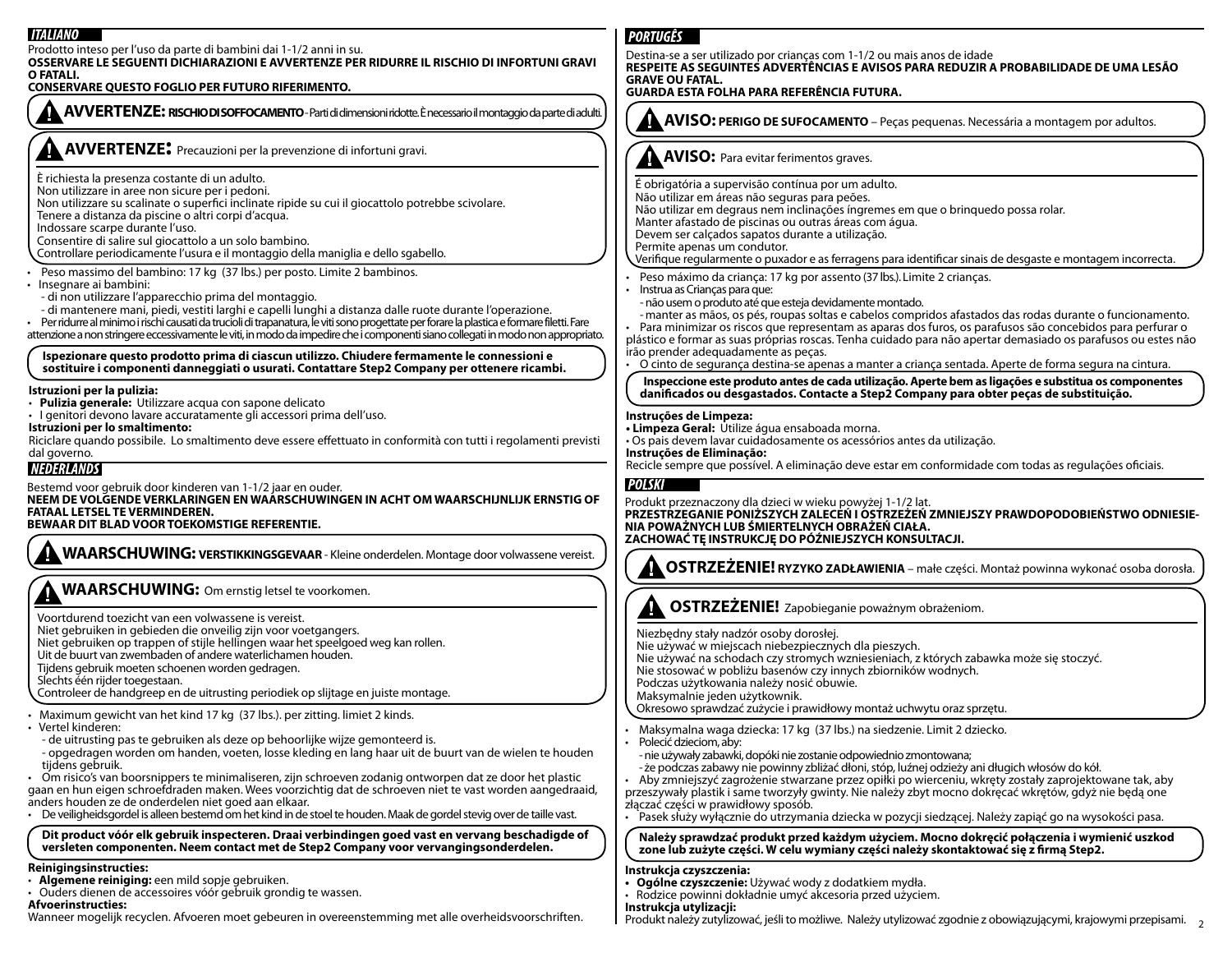#### 供年龄 1-1/2 周岁及以上的儿童使用。 阅读以下陈述和警示,减少严重或致命伤害发生的可能性。 保存本说明书以供今后参考。 مخصص الستخدام األطفال منمن سن عامني فأعلى. قم مبراعاة املالحظات والتحذيرات التالية لتقليل إمكانية التعرض إلصابة خطيرة أو مميتة. احتفظ بهذا الدليل للرجوع إليه في املستقبل . • 儿童最大体重:37 磅(17 公斤)。仅限 2 名使用者。 • 告诫儿童: - 不要在产品正确组装前使用。 - 使用过程中,应将手、脚、宽松的衣物和长头发远离车轮。 • 为了使钻头剃边带来的危险降至最低,螺钉的设计使其可以穿透塑料并自己形成螺 纹。请小心,不要过度固定螺钉,否则它们不能恰当地将零件连在一起。 • 安全带的作用是使儿童坐稳。沿腰部扣紧安全带。 每次使用前检查本产品。固定连接处,并换掉破损和磨损的部件。联系 Step2 有 限责任公司获取替换零件。 清洁指南: • 一般清洁:使用温和的肥皂水。 处理指南:如可能,请回收利用。处理时必须遵守所有的政府规章。 警示:可能造成严重的头部伤害或死亡。 需要成人的不间断监督。 不要在对行人不安全的区域使用。 不要在玩具容易滚动的台阶或倾斜度大的斜面上使用。 远离游泳池或其他水体。 使用过程中必须穿鞋。 仅允许一名使用者。 定期检查手柄和硬件的磨损情况以及是否正确组装。 警示: 窒息危险 - 小部件。尖角。要求成人组装。 حتذير: خطر االختناق - األجزاء الصغيرة. حواف حادة. يجب جتميع املنتج مبعرفة شخص بالغ لعربية 中文 حتذير: ميكن أن حتدث إصابة خطيرة بالرأس أو حدوث وفاة. يجب استخدام المنتج تحت إشراف البالغين على الدوام.<br>لا تستخدم هذا المنتج في الماطق غير الآمنة للمشاة. لا تستخدم هذا المنتج على السلالم أو المنحدرات الحادة التي يمكن أن تدحرج اللعبة عليها. لا تستخدم هذا المنتج بجوار حمامات السباحة أو أي مسطحات مائية<br>أخرى. يجب ارتداء األحذية أثناء استخدام هذا املنتج. يتسع لراكب واحد فقط. افحص المقبض والمعدات بشكل دوري بحثًا عن أي علامات للبلى وللتأكد من تجميع المنتج بشكل سليم. • وزن الأقصى للطفل : 37 (17 كلغ) . غرفة لدة الركاب.<br>• وجه الأطفال للقيام بما يلي:<br>– عدم استخدام المنتج إلى أن يتم تجميعه بشكل صحيح. - عليك بتوجيه األطفال بإبعاد أيديهم، وأقدامهم، وثيابهم الفضفاضة، وشعورهم الطويلة عن العجلات أثناء تشغيل العربة.<br>• التقليل إلى أدنى حد من المخاطر التى تشكلها المظفات الناجمة عن الثقب، تم تصميم المسًامير اللولبية بحيث تخترق البلاستيك وتشكل ا السن اللولبي الخاص بها. احرص على ألا تفرط في ربط المسامير اللولبية وإلا<br>فلن تمسك الأجزاء ببعضها بشكل ملائم. • حزام املقعد مخصص فقط لضمان استمرار الطفل في اجللوس. اربط احلزام بإحكام على منطقة اخلصر. فحص املنتج قبل كل استخدام. اربط الوصالت بإحكام واستبدل املكونات الستبدال األجزاء التالفة أو البالية، اتصل بـ

Step2 Company. LLC

إرشادات التنظيف: *•* التنظيف العام: استخدم مياه بصابون مخفف.

إرشادات التخلص من املنتج:

الرجاء إعادة التدوير إن أمكن. يجب أن تتوافق طريقة التخلص من املنتج مع كل القوانني احلكومية.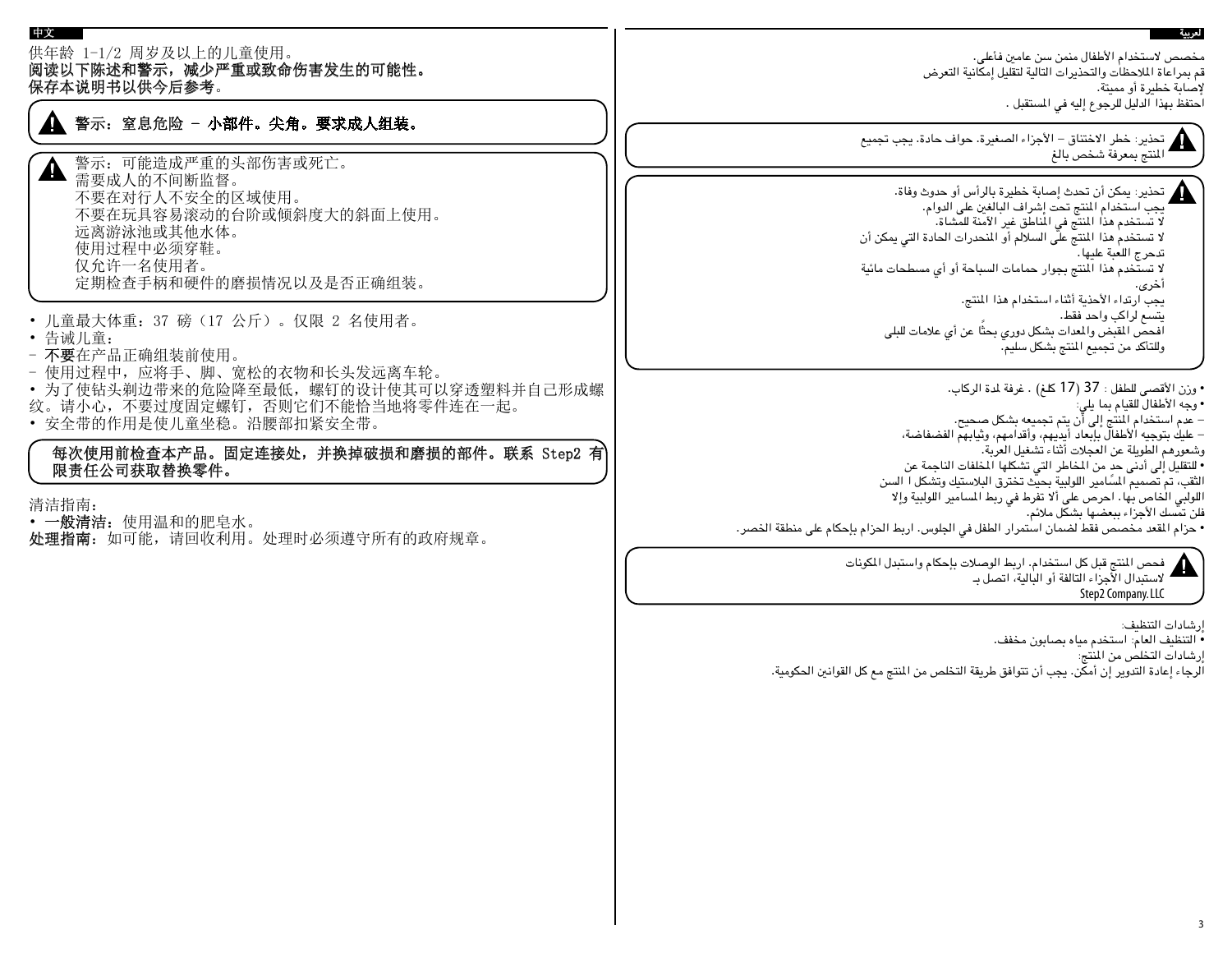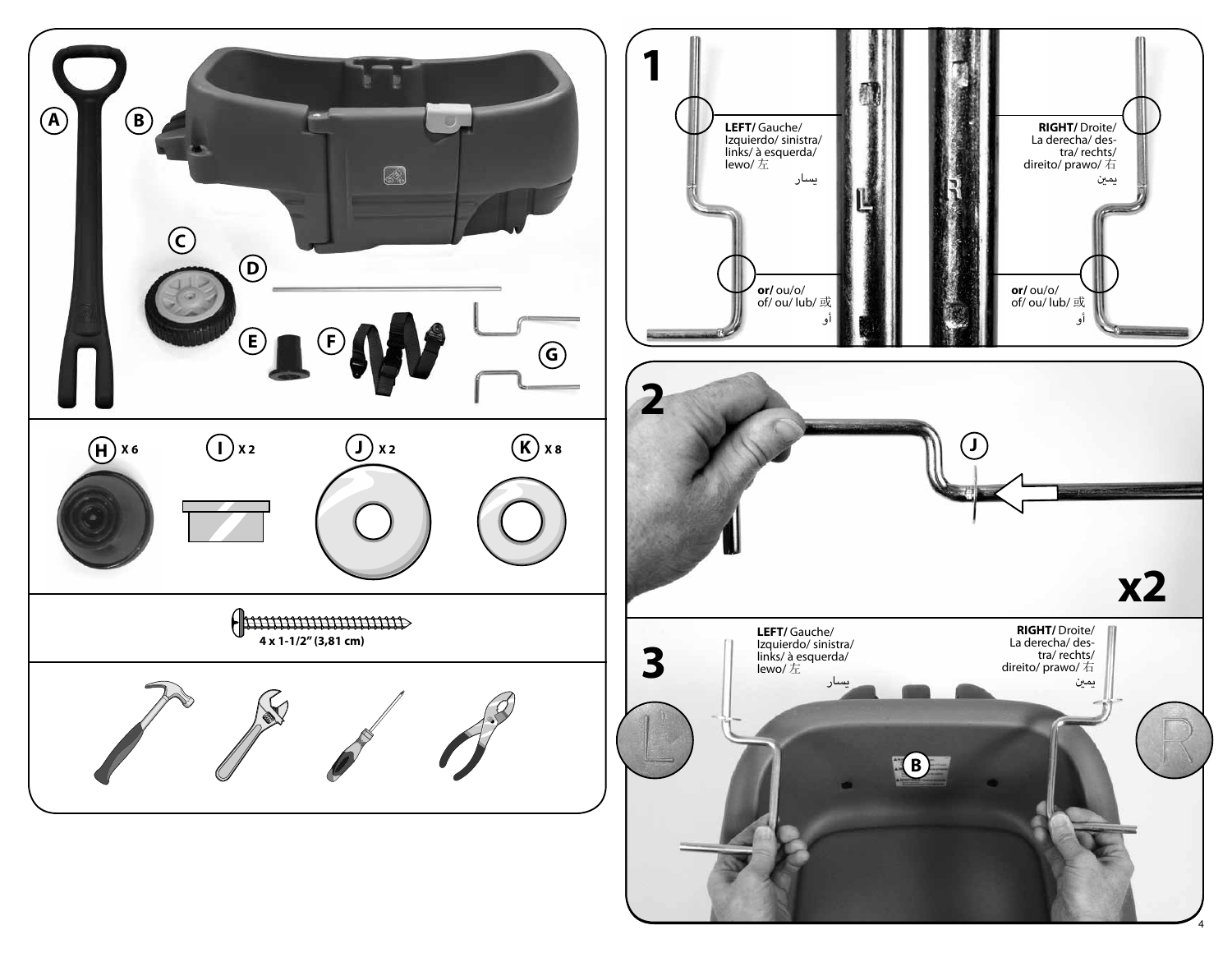







**Repeat steps 3-7 to other side.** Répétez les étapes 3-7 del'autre côté. Repita los pasos 3-7 en elotro lado. Ripetere i passi 3-7 sull'altrolato. Herhaal stap 3-7 aan deandere kant. Repita os passos 3-7 para ooutro lado. Powtórzyć kroki 3-7 z drugiejstrony w przypadku. 在另一侧重复步骤 3 和 7。

كرر اخلطوتني 3 و7 مع الطرف األخر.